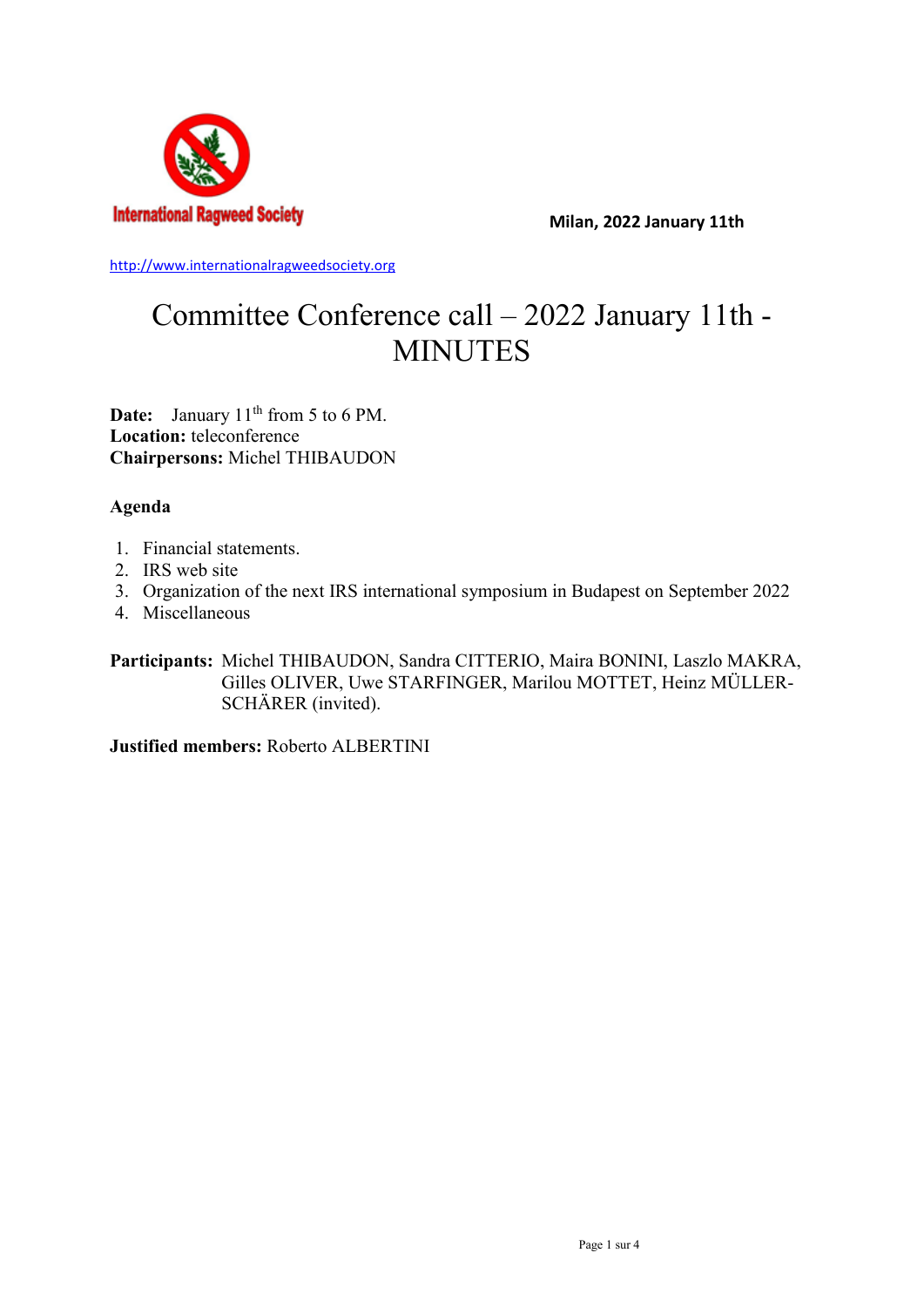## **1. Financial report.**

Michel T. showed the current financial statements:

| IRS financial statements (EUR)                                       |              |                           |         |
|----------------------------------------------------------------------|--------------|---------------------------|---------|
| Situation at 1/1/2021                                                |              | <b>French bank acount</b> |         |
| <b>PostFinance</b>                                                   | 4'878.92     |                           | 1382,78 |
| 2021                                                                 |              |                           |         |
| <b>Outcomes</b>                                                      |              | <b>Incomes</b>            |         |
| Account management                                                   | <b>32.00</b> | <b>Membership</b>         | 280,94  |
| <b>PostFinance Card</b>                                              | 27.29        |                           |         |
| <b>Board expenses</b>                                                |              |                           |         |
| <b>Total outcomes</b>                                                | 59.29        | <b>Total incomes</b>      | 280,94  |
| <b>Situation at 1/9/2021</b>                                         | 4819.63      |                           | 1663,72 |
| <b>Swiss Bank plus Populaire</b><br><b>Auvergne Rhône Alpes Bank</b> |              |                           |         |
| Situation at 4/1/2021                                                | 6261.70      |                           |         |
| 2021                                                                 |              |                           |         |
| Situation at 31/08/2021                                              | 4819.63      |                           | 1663.72 |
| <b>Total 2 bank acounts</b>                                          | 6483.35      |                           |         |

#### **2. IRS web site**

## $\triangleright$  Website (number of visits): update (December 2021)

## **<http://internationalragweedsociety.org/>**

|                  | 2016    | 2017  | 2018  | 2019  | 2020    | 2021 |
|------------------|---------|-------|-------|-------|---------|------|
| <b>January</b>   |         | 720   | 1664  | 2723  | 2593    | 126  |
| <b>February</b>  | 426     | 632   | 1200  | 2180  | 3754    | 141  |
| <b>March</b>     | 526     | 869   | 2551  |       | 4924    | 93   |
| <b>April</b>     | 437     | 814   | 1638  |       | 4483    | 75   |
| May              | 555     | 961   | 1613  |       | 5645    | 100  |
| June             | 1 1 5 2 | 995   | 2544  | 2754  | 3397    | 146  |
| July             | 642     | 1951  | 4561  | 2435  |         | 89   |
| <b>August</b>    | 1 1 2 4 | 3786  | 4712  | 2476  |         | 82   |
| <b>September</b> | 1020    | 3842  | 5129  | 2798  | 224     | 135  |
| <b>October</b>   | 698     | 1548  | 4172  | 3249  | 142     | 208  |
| <b>November</b>  | 707     | 1944  | 2904  | 1864  | 135     | 83   |
| <b>December</b>  | 681     | 1935  | 3302  | 1642  | 130     | 97   |
| <b>Total</b>     | 7968    | 19997 | 35990 | 21121 | (25427) | 1375 |

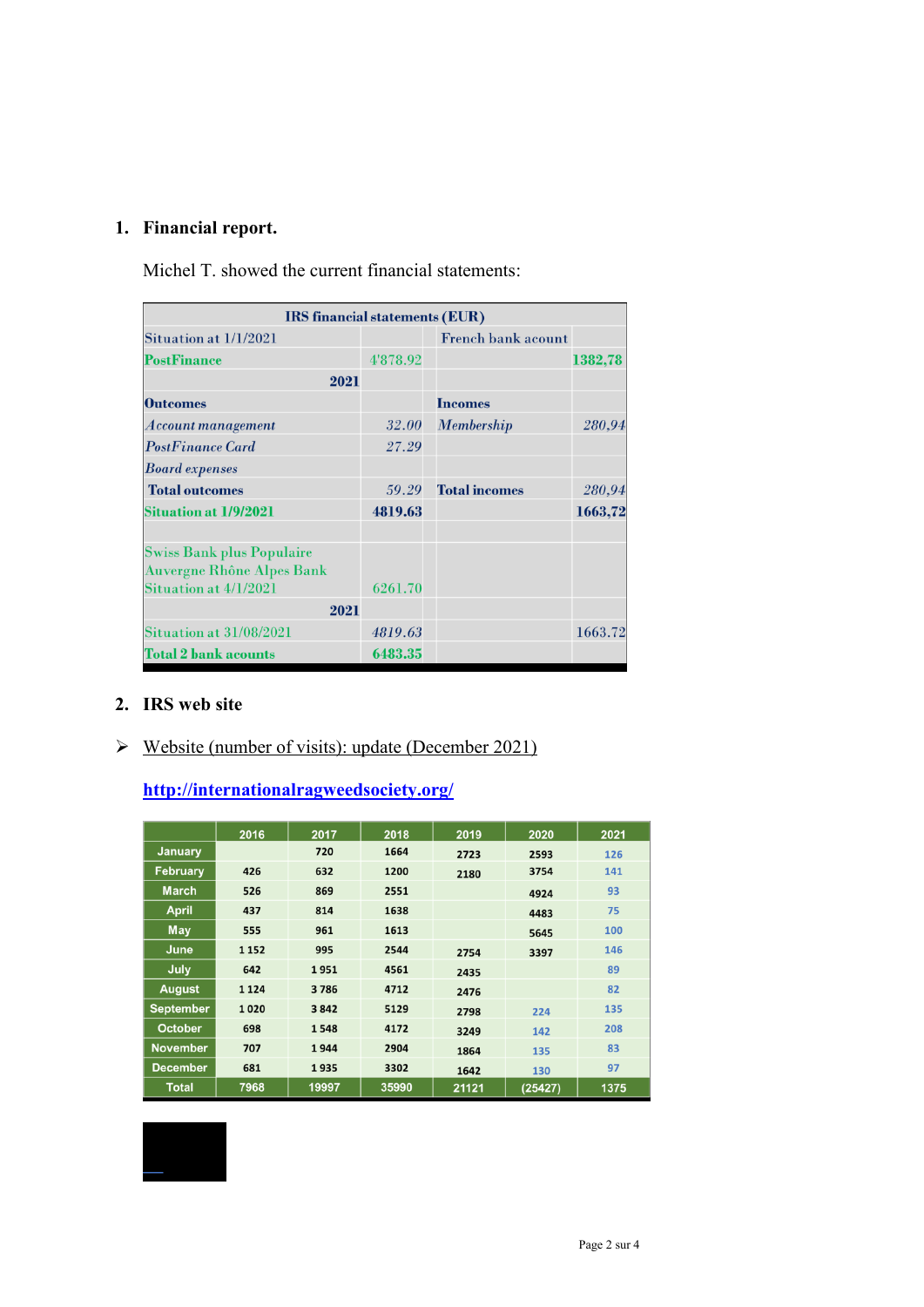## **3. Organization of the next IRS international symposium in Budapest on September 2022**

- Michel T. reminded that:
	- The next 2-day International Ragweed Conference (including the next IRS General Assembly) will be held in Budapest on 8-9 September 2022.
	- The conference venue will be in the center of Budapest at the "National Public Health" Center, Hungary"
	- The proposed fee: 150 $\epsilon$  for IRS members and 300 $\epsilon$  for not IRS members (lunch and coffee break included)
	- The following agenda:
		- September 2021: proposal of title and topics to the scientific committee in Hungary
		- October 2021: first call for abstract
		- January 2022: second call for abstract
		- Beginning of March 2022: call for abstract
		- 2022, April 1st: deadline for abstract
		- From April to end of May: examination of the abstracts by the scientific committee
		- End of May: proposal of program, examination by IRS committee
		- June 2022: registration call
		- July 2022: registration call
	- Laszlo M. intervened in the speech:

1) confirming that the venue of the conference in Budapest will be the National Public Health Centre and that it will be for free. He added: "this is not in the very center but by metro the heart of the city is only 6 stop, I mean 10 minutes. So, this is no problem."

2) reporting:

- "unfortunately, there is no support from the Mecenatura Fund, this is an official Scientific Fund in Hungary. We will try to get other sources but the chance is minimum. However we do not give it up."

- we collected many hundreds researcher name and email addresses. Of course, there are much more and, as we heard, the French colleagues will mine a very big source for email addresses.

- we prepared a raw version of the conference circular. Only few points are questionable.

- Heinz M.S. suggested that the Local Organizing Committee contacts scientific foundations and the ministries of agriculture, environment and health for funding.
- $\div$  Heinz M.S. proposed to add to the call:
	- information about accommodation
	- a preliminary program. He will prepare a proposal.
- \* Regarding the program Heinz M.S. proposed: